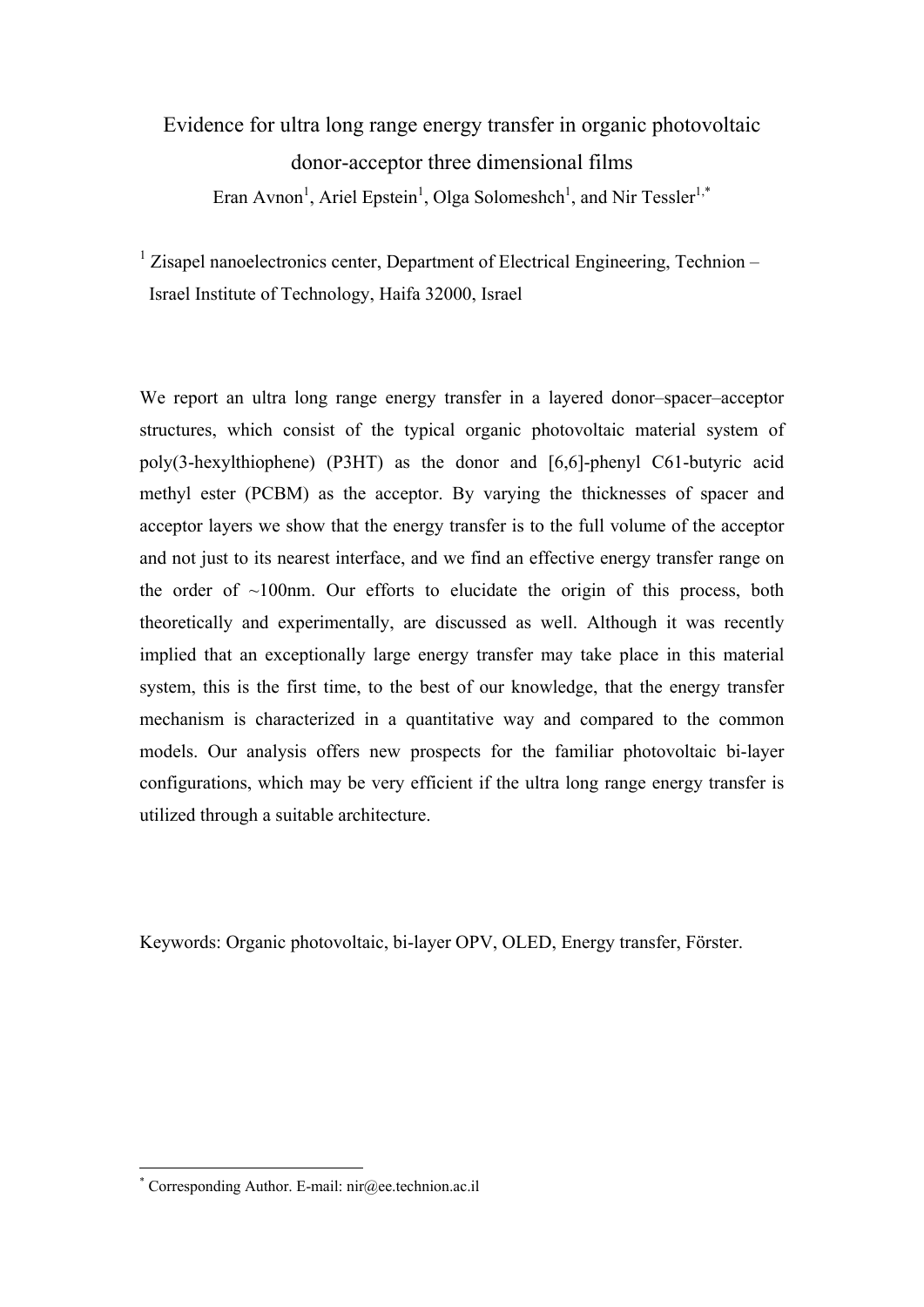A key consideration in organic photovoltaic (OPV) cells is the short exciton diffusion length in organic materials which implies that only excitons generated within several nanometers from a donor-acceptor heterojunction are able to dissociate into free charges and contribute to a photocurrent.  $\frac{1}{2}$  Consequently, bi-layer OPVs were considered inefficient due to the limited heterojunction area, and the concept of bulk heterojunction (BHJ) was introduced.<sup>3</sup> In the BHJ structure the donor and acceptor are intimately mixed forming nanometer-scale phase separated domains throughout the entire volume, thus, decreasing the distance an exciton needs to travel before reaching a heterojunction. Yet, the increase in exciton dissociation efficiency might come at the expense of charge transport, as the former requires nanometer domains while the latter requires continuous routes to the electrodes. $<sup>4</sup>$  Although the best reported OPVs</sup> to date are based on the BHJ concept,  $<sup>5</sup>$  satisfying both requirements is not trivial.  $<sup>6</sup>$  In</sup></sup> this context, long range resonant energy transfer can be used to increase exciton harvesting in bi-layer structures  $4, 7, 8$  making them competitive with BHJ OPVs while retaining the good charge transport characteristics.

Resonant energy transfer (RET) between an excited donor molecule and a ground state acceptor molecule is usually considered to be an efficient process only when the donor and acceptor are in relatively close proximity, several nanometers at most. This is based on the Förster theory  $9$  that quantum mechanically describes the interaction between two isolated point dipoles separated by a distance *r*. It was shown that the rate of energy transfer in such case,  $k_{\text{ERFT}}$ , can be concisely written as <sup>10</sup>:

$$
(1) \qquad k_{FRET} = \frac{1}{\tau_D^0} \cdot \left(\frac{R_0}{r}\right)^6
$$

where  $\tau_D^0$  is the donor excited-state lifetime in the absence of acceptor and  $R_0$ , usually termed Förster radius, is the distance between the donor and acceptor dipoles at which the decay rate due to energy transfer equals the donor's decay rate in the absence of the acceptor. When the Förster radius is only a few nanometers, as in many molecular systems,  $^{11, 12}$  the  $1/r^6$  dependency dictates that the Förster energy transfer (FRET) will be significant for short distances only. While the Förster theory was successfully used to describe RET in many useful applications  $11, 13-16$  there are examples where it fails to accurately predict the RET process. 17-19 One of those examples is when the point-to-point scenario does not truly represent the system used as in the case of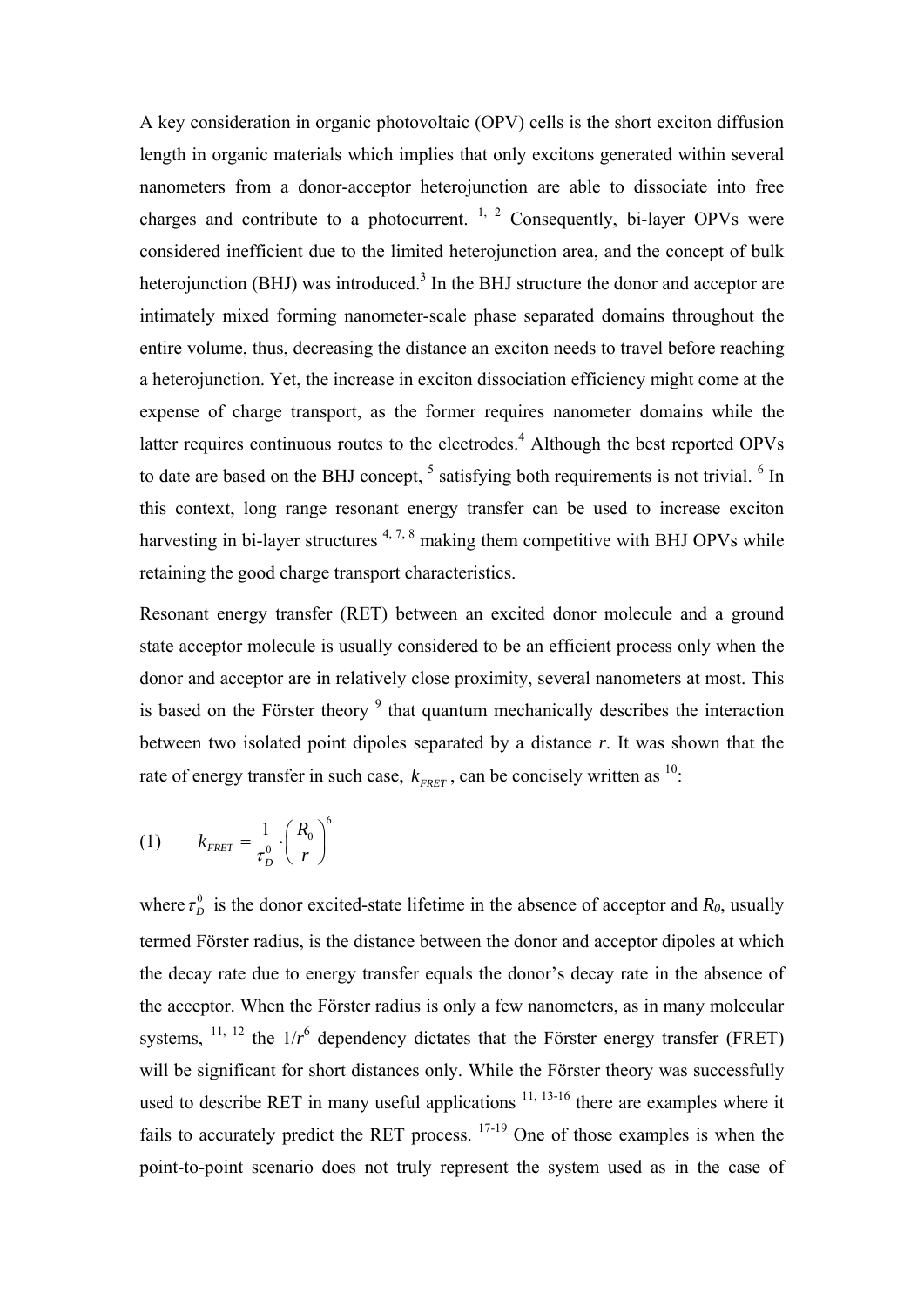layered thin films where an excited donor can basically interact with any of the dipoles in the acceptor layer.  $4$  At least intuitively, the reduction in problem dimensions implies that the  $1/r^6$  dependency will reduced to  $1/r^4$  in the case of a monolayer of acceptors or  $1/r^3$  in the case of an infinite slab of acceptors. Such reduction in the power of *r* is expected to be manifested in a longer energy transfer range than predicted by the Förster theory. Although the theoretical ground for the point-to-layer scenario is known for years  $20$ ,  $21$  this phenomenon received little attention until recently, when it was experimentally shown to be pronounced in a number of donor-acceptor systems.4, 8, 14, 22-27

In a recent study, Coffey *et al.* <sup>8</sup> have examined layered structures of donor/ electron blocking layer (spacer)/ acceptor. The electron blocking spacer was introduced in order to exclude conventional routes for exciton dissociation, i.e. exciton diffusion and dissociation at the donor/ spacer interface or short range RET. Using timeresolved microwave conductivity (TRMC) they observed, upon photoexcitation of the donor, charge generation in the spacer/ acceptor interface even in the presence of a relatively thick spacer (17nm). While these results are a clear indication that long range RET is taking place, they, as well as the cell's external quantum efficiency measurements presented in their work, are not suitable for quantitative estimation of the energy transfer rate or related parameters such as a characteristic distance. Probing the energy transfer using charge generation at the interface may ignore a large portion of the transferred energy in case it is transferred to the bulk of the acceptor film. Indeed, preliminary study by Ayzner *et. al.*<sup>7</sup> suggest that in the P3HT-PCBM system the transfer range may be significantly larger.

## **Results**

In this contribution we systematically explore the long range RET mechanism by performing steady state photoluminescence (PL) measurements on layered donor/ insulating spacer/ acceptor structure (Illustrated in Figure 1). By varying the thickness of the spacer as well as of the acceptor layer we find that the energy transfer is 3D like, i.e. to the whole acceptor volume. We first chose regio-regular poly(3 hexylthiophene) (RR-P3HT) as the donor and [6,6]-phenyl C61-butyric acid methyl ester (PCBM) as the acceptor, materials combination frequently used in bi-layer and BHJ OPVs. In addition, we considered regio-random P3HT (RRa-P3HT) as another donor material which is blue shifted with respect to the regio-regular and has a very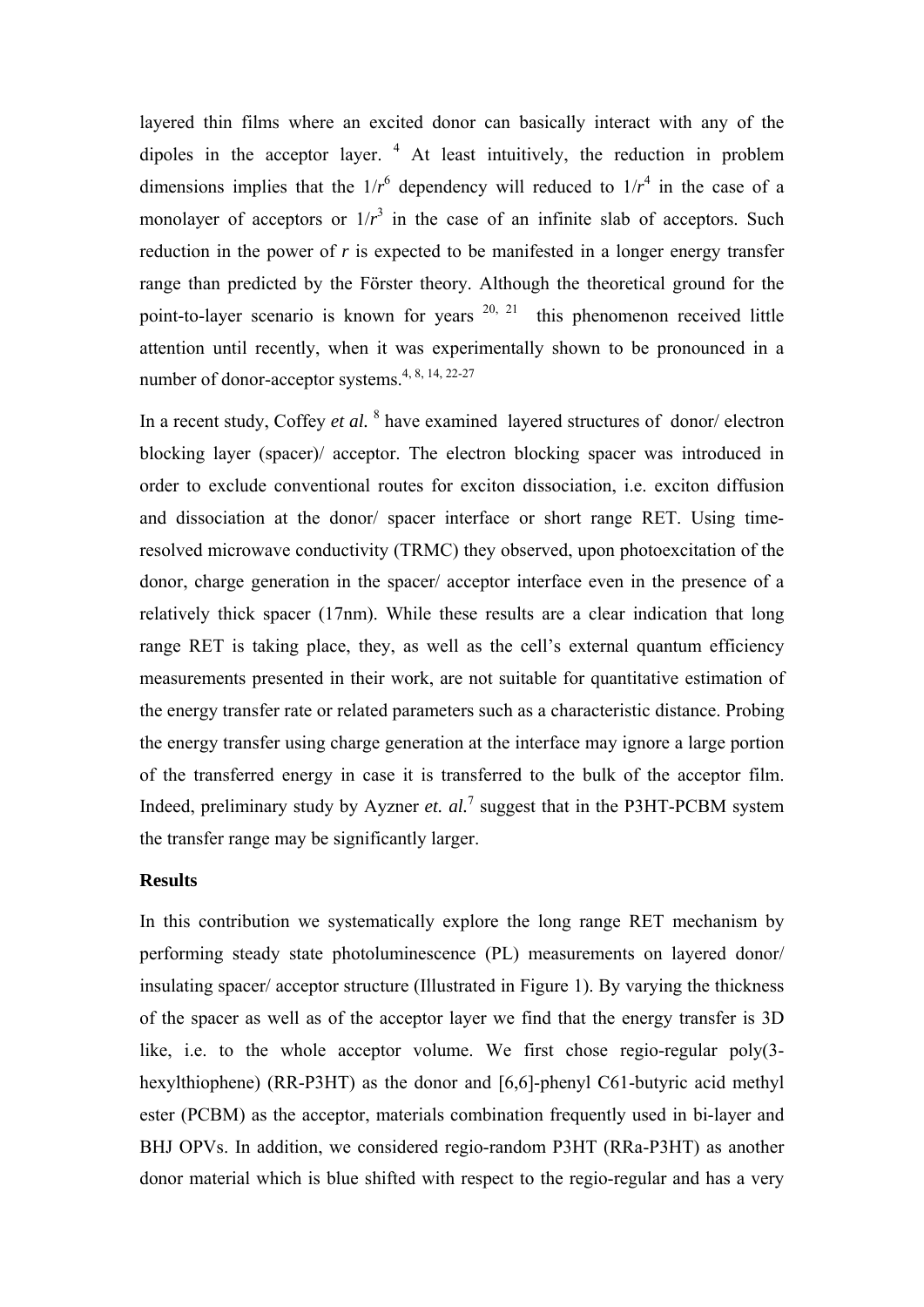different morphology (PL spectra of both P3HT types are presented in Figure 2). By performing the PL measurements in an integrating sphere we were able to determine the PL efficiency (PLE) of the samples and therefore directly investigate the effect of spacer thickness, acceptor thickness, and donor PLE. We also apply a fitting procedure of our experimental data to a model describing the point dipole – finite slab scenario which allows us to extract a critical distance for the process.



**Figure 1**. *Illustration of the layered structure of the samples examined in this work. n is the refractive index, is the extinction coefficient, d is the donor thickness, R is the spacer thickness, and a the acceptor thickness. The subscripts G, D, S, and A indicate the glass, donor, spacer, and acceptor, respectively.*

Prior to describing the results we outline our processing and measurement procedures. All samples used in our experiments were fabricated in a glove box under inert atmosphere and following the same procedures. First, P3HT solution was spin coated on a clean glass substrate. Secondly, a double-layer spacer was deposited consisting of 10nm of thermally evaporated LiF and spin coated poly(vinylpyrrolidone) (PVP). The LiF thin layer serves two purposes: it is an isolating layer, and it promotes better wetting of the PVP solution allowing us to achieve highly uniform and conformal PVP layers. PVP is readily soluble in methanol therefore we could deposit it on top of the P3HT/LiF samples with no influence to the P3HT. Samples were completed with the deposition of PCBM layer (see Figure 2 for its normalized absorption spectrum). Cyclohexane was used to dissolve PCBM as it does not dissolve PVP (which is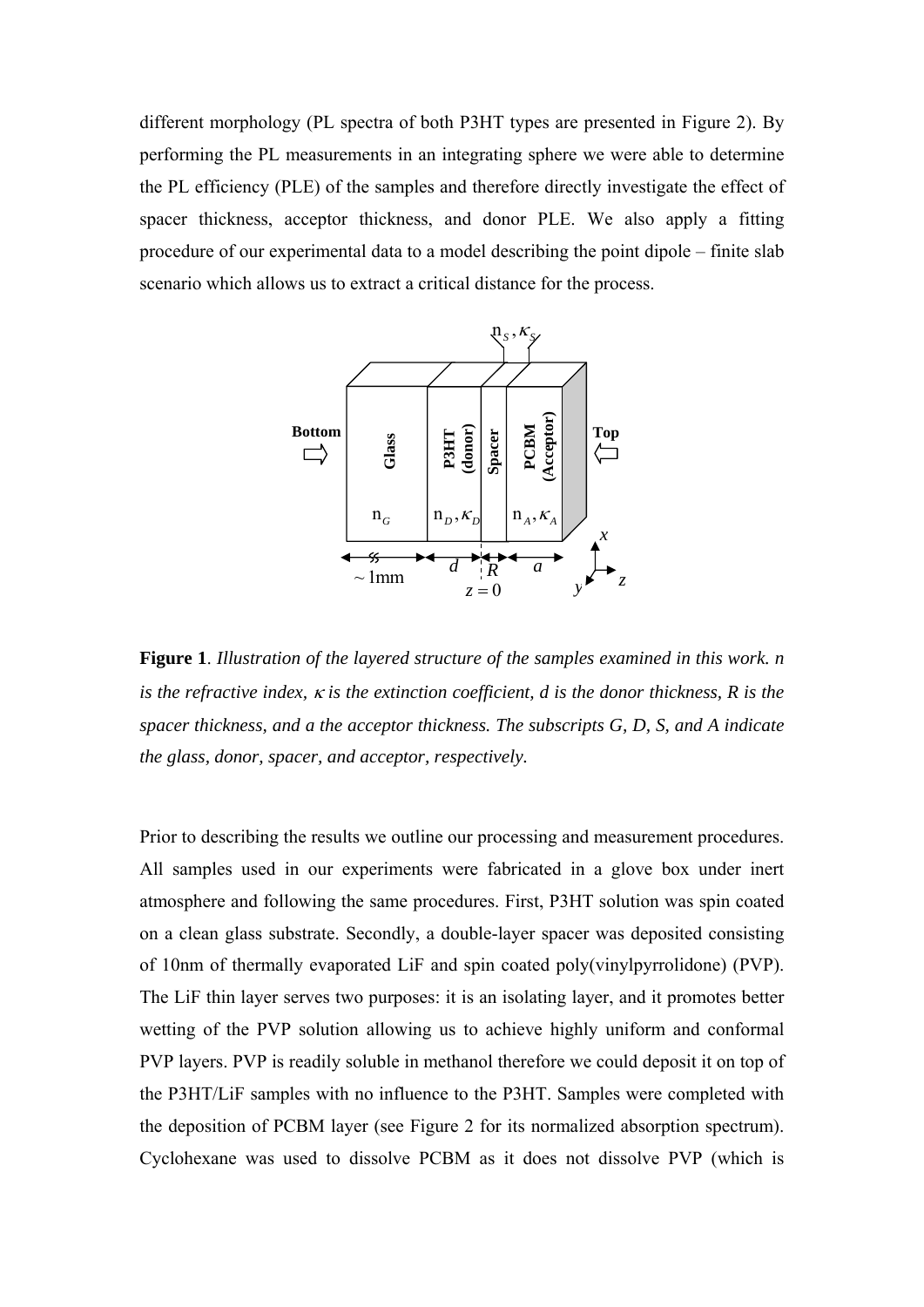soluble in polar organic solvents) or P3HT. Yet, it is also not a very good solvent for PCBM, forcing us to work with low concentration solutions that even under low spin speed yielded no more than 30nm films.

In order to ensure none of the fabrication steps by themselves, beside of course PCBM deposition, affect in any way the absorption or PLE of the P3HT samples, we performed the measurements after each step and used control experiments where only pure solvents (methanol or cyclohexane) were spin cast. To avoid degradation of the samples due to exposure to ambient atmosphere, samples were sealed in a specially designed quartz cuvette before they were taken out of the glove-box. We found samples to be stable for days when kept inside the sealed cuvette. This procedure enabled us not only to verify that none of the fabrication steps influence the results in any way, but also to minimize experimental errors as every sample was measured and analyzed relatively to baseline measurements taken from the same sample in former steps of the fabrication process.



**Figure 2.** *Absorption spectrum of PCBM (full line) and photoluminescence (PL) spectra (dashed line) of regio-regular P3HT (RR-P3HT, squares) and regio-random P3HT (RRa-P3HT, triangles).* 

The validity of our results strongly depends on the ability of our spacer to prevent PCBM from penetrating into the P3HT, as even small quantities of PCBM can induce pronounced quenching of the PL when blended with RR-P3HT 28 and RRa-P3HT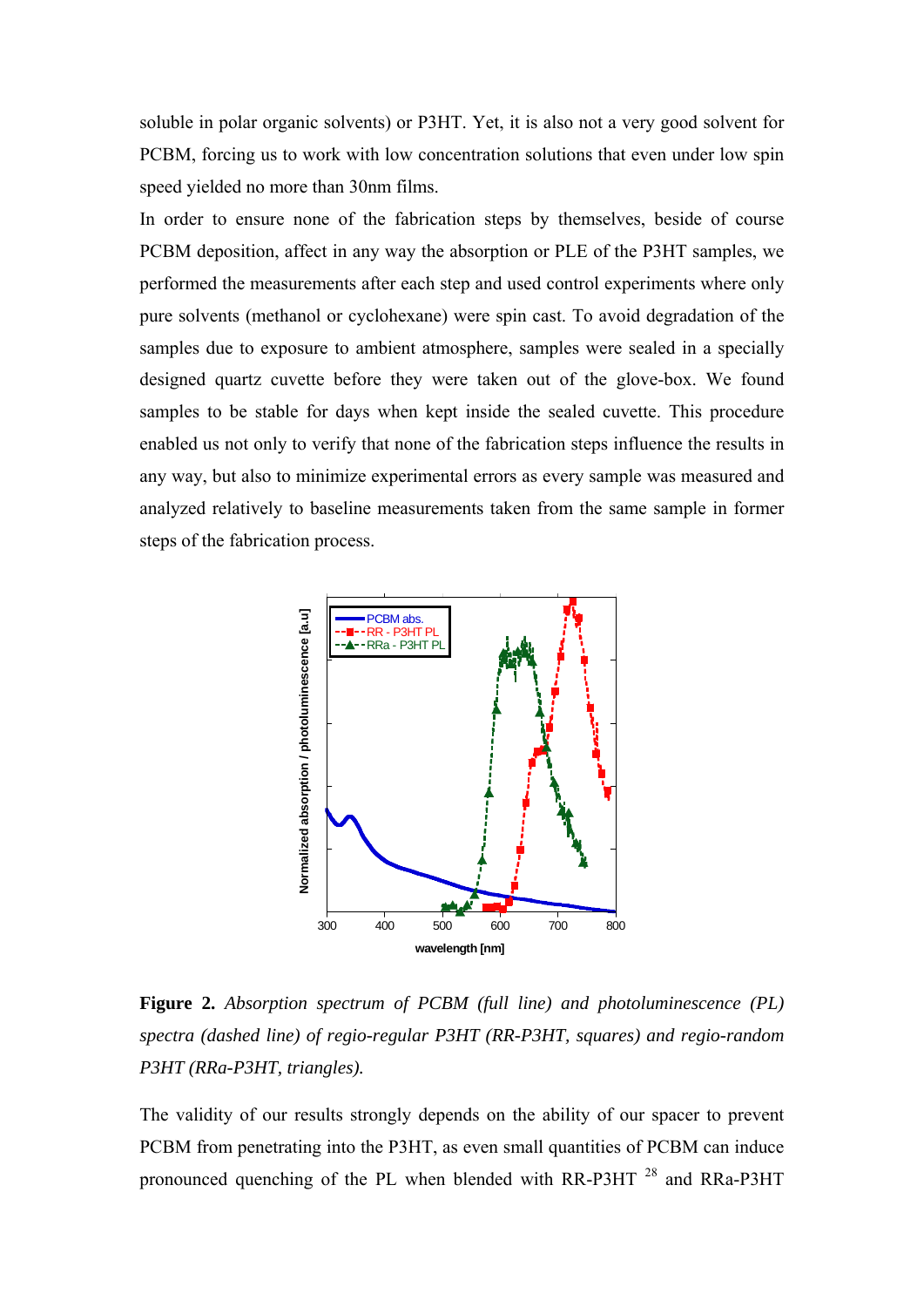(Figure 3A). Therefore, the integrity of our spacer had to be thoroughly examined. Given the relatively large area of the samples  $(>1 \text{ cm}^2)$  a single characterization technique can not undoubtedly role out the existence of scarce defects, hence, it is the combined results from surface, optical and electrical characterization techniques that convinced us that our spacer contains negligible amount of defects and that PCBM do not penetrate into the P3HT. Two types of experiments we find to support these conclusions most convincingly. The first is that we found the process to be reversible. Figure 3B presents the PL spectra of the same sample at different processing stages, prior to PCBM deposition, with PCBM, and after PCBM was removed (together with the PVP) by simply spin coating the sample with a pure solvent (methanol). The pronounced quenching of PL intensity following PCBM deposition is clearly observable but also the complete recovery of the PL intensity when PCBM is washed away. It is hard to believe that by simply spin coating we could extract PCBM that penetrated into the P3HT, and the results evidently show that even if it did, the quantities were too small to influence P3HT PL.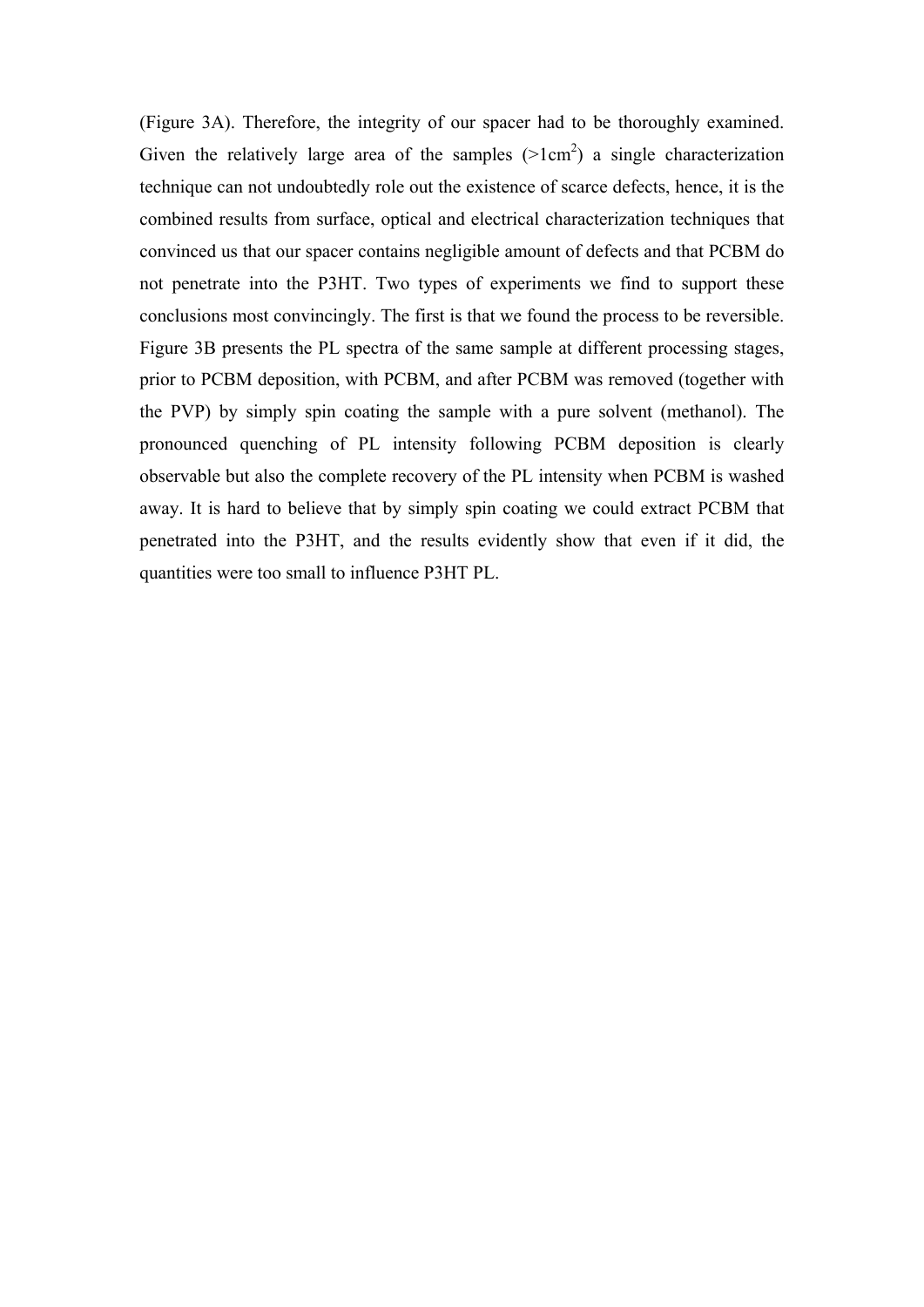

**Figure 3.** *(A) PLE of blend films of RRa-P3HT:PCBM for different PCBM concentrations (wt%).(B) Photoluminescence (PL) spectra of a RR-P3HT sample before PCBM deposition (full line), with PCBM (triangles), and after PCBM was removed (dashed line).* 

The second experiment we performed to verify spacer integrity consisted of I-V measurements on diode structures with and without the spacer layer (but otherwise identical). We have used the same fabrication procedures and the same layer thickness as in the PLE measurements. The diodes with a spacer layer displayed in about 50% of the cases an open-circuit behavior until relatively high voltages (~8V) while in the remaining 50% we observed at least twice the turn-on voltage and more than three orders of magnitude smaller currents than those measured for the diodes without a spacer. Given the thin thickness of our spacer we find these results a good evidence for the spacer integrity suggesting that only a negligible amount of defects might exist.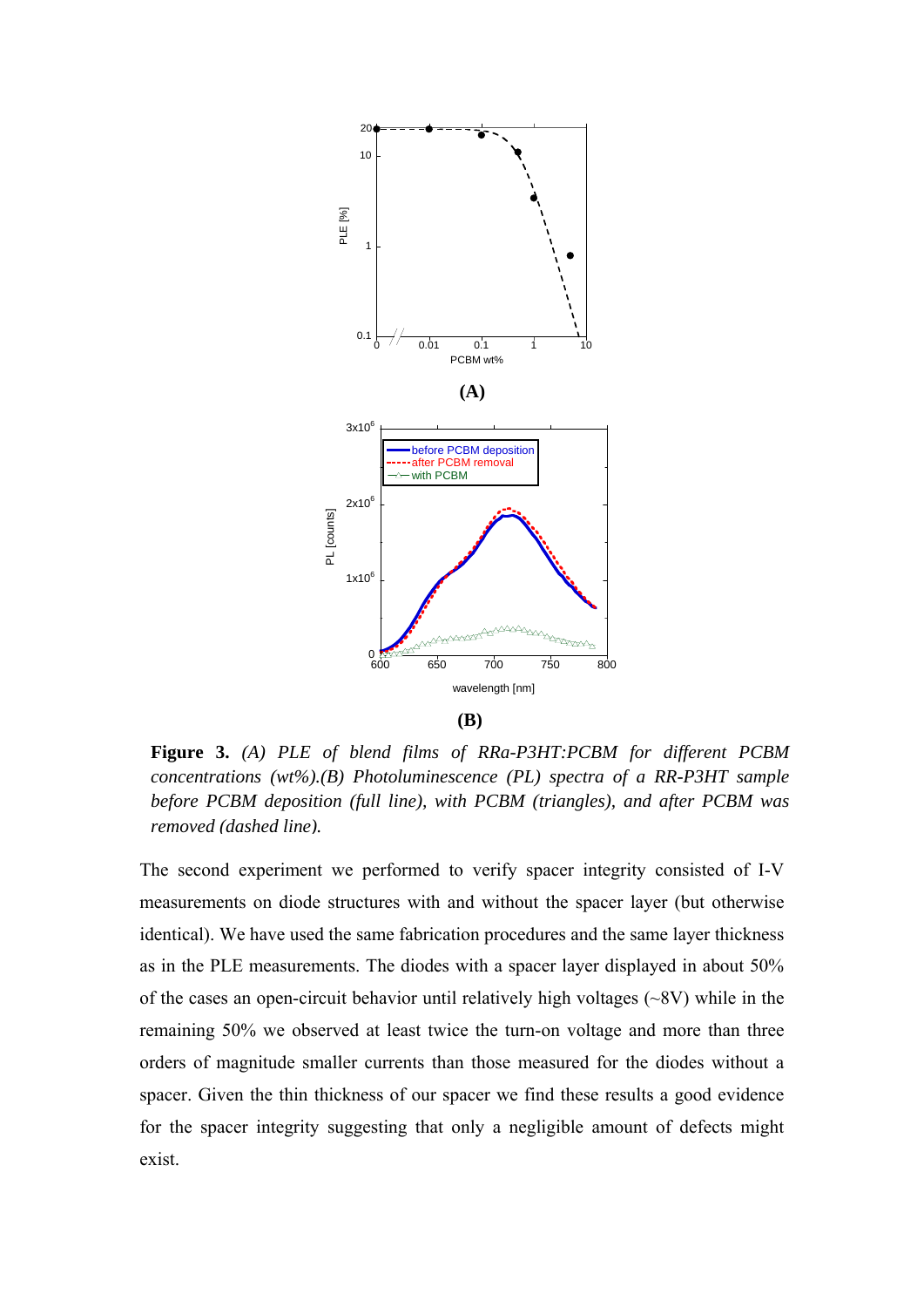After outlining the measurement and processing procedure we move to describing the data collected and its analysis. As already mentioned, PL measurements were performed in an integrating sphere and the PLE was extracted from those measurements following the procedures described by de Mello *et al.* <sup>29</sup>. In the absence of acceptor layer (PCBM), photogenerated excitons in the donor (P3HT) can undergo decay to the ground state through radiative and non-radiative transitions, with decay rates  $k_{rad}$  and  $k_{nonrad}$ , respectively. The measured PLE in this case ( $\eta_0$ ) is given by:

$$
(2) \qquad \eta_0 \equiv \frac{k_{rad}}{k_{rad} + k_{non\_rad}} = \frac{k_{rad}}{k_0}
$$

When the acceptor layer is introduced, another process leading to excitation quenching is enabled, namely RET from donor to acceptor, with a decay rate defined as  $k_{ET}$ . Therefore, the measured PLE ( $\eta$ ) is now given by:

(3) 
$$
\eta = \frac{k_{rad}}{k_{rad} + k_{non\_rad} + k_{ET}} = \frac{k_{rad}}{k_0 + k_{ET}}
$$

Utilizing the reasonable assumption that  $k_0$ , the sum of radiative and non radiative decay rates, does not change with the introduction of the acceptor layer we can write a normalized expression for the decay rate due to energy transfer:

(4) 
$$
\frac{k_{ET}}{k_0} = \frac{\eta_0}{\eta} - 1
$$

We can therefore plot  $k_{FT}/k_0$  using the PLE values extracted from the measurements and investigate the influence of different parameters on the energy transfer decay rate. We begin by examining the effect of spacer thickness from a set of samples with a varying LiF+PVP thicknesses (dictated by the PVP thickness) separating a 130nm RR-P3HT layer from a 20nm PCBM layer. We observe (Figure 4A) reduction in the energy transfer rate with increasing spacer thickness, a similar behavior to that reported by others <sup>8</sup>. But, what is more interesting to note is that even for a relatively thick spacer (40nm) the energy transfer rate is still substantial. Using the data collected from the measurements and accounting for optical interferences we were able to simulate the exciton distribution profile,  $f(z)$ , within the P3HT (this procedure is described in more details further on in the paper). This profile for the case of 40nm spacer is presented in Figure 4B showing that most of the excitons are generated far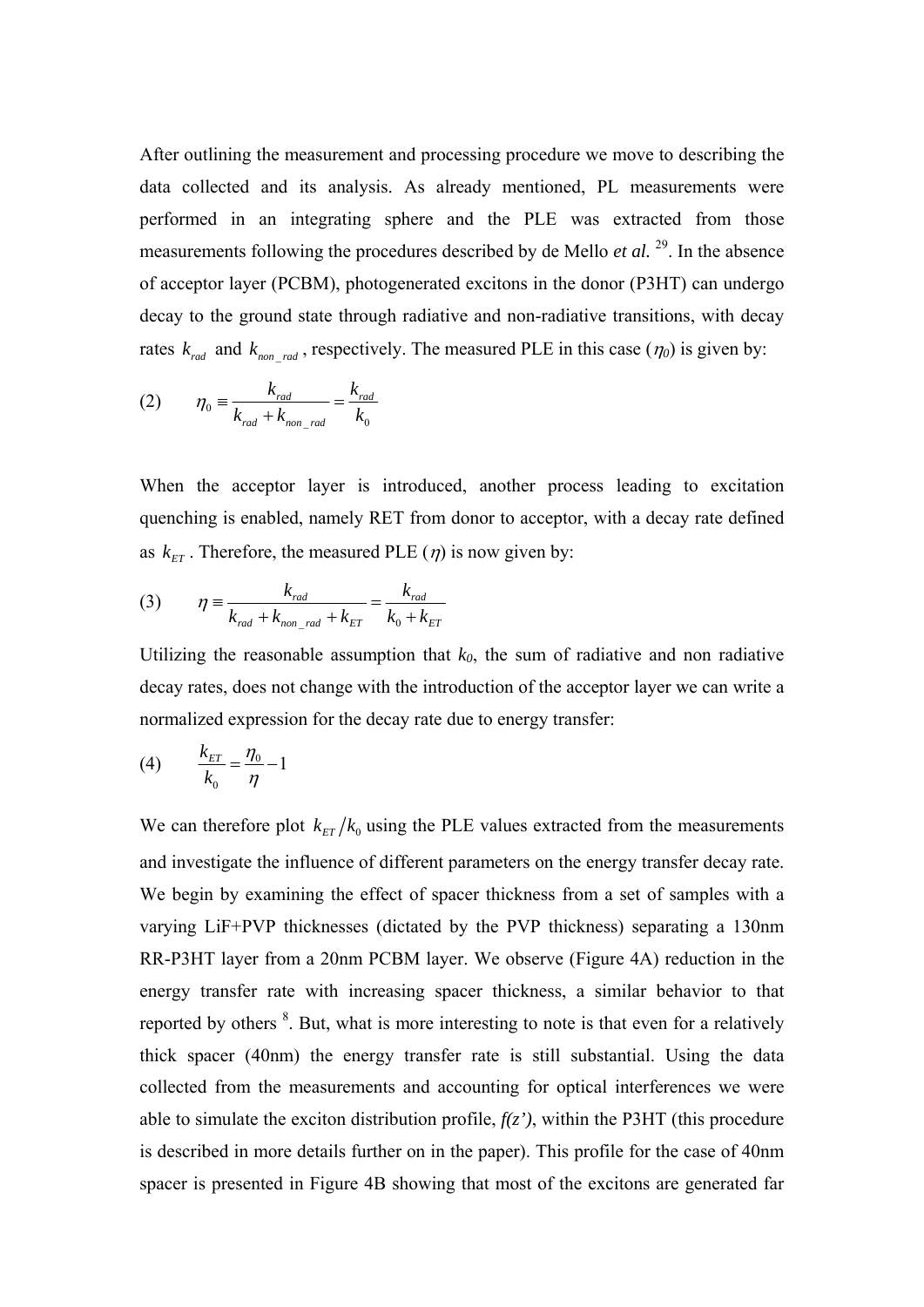from the spacer. Hence, we can conclude that the range of energy transfer may be as high as ~100nm. Such large range definitely cannot be explained using classical FRET.



**Figure 4.** *(A) Normalized energy transfer rate as a function of spacer thickness. The spacer is composed of 10nm LiF and 10-30nm of PVP. P3HT and PCBM thicknesses were in all samples 130nm and ~20nm, respectively. The inset display the results for a spacer composed entirely from LiF (see text for details). Dashed lines are a guide to the eye. (B) Normalized exciton distribution profile within the P3HT layer for the case of 40nm spacer thickness.*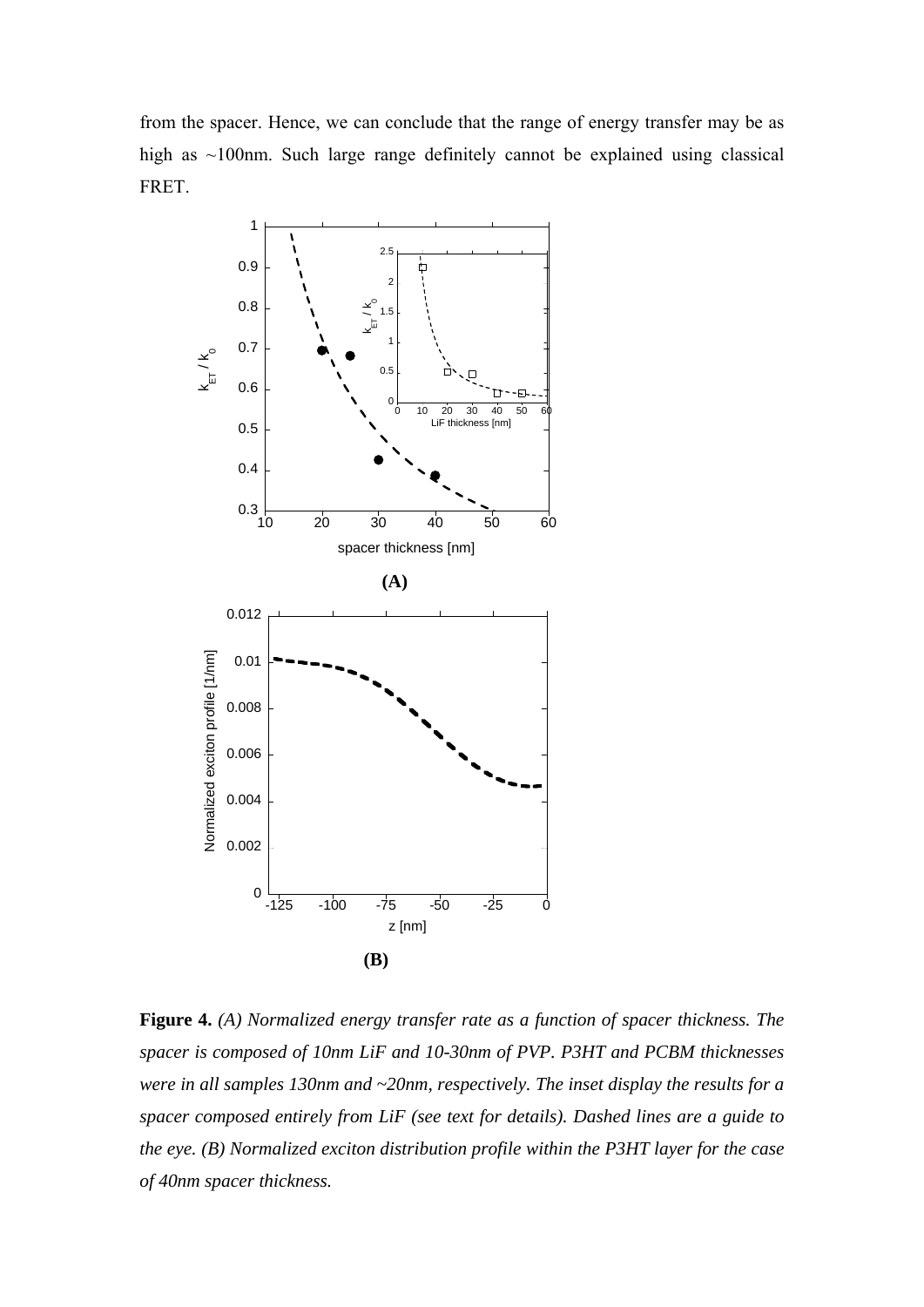The inset of Figure 4A presents the results of a similar experiment where the spacer layer was constructed entirely from evaporated LiF. Comparing the two sets of results one can see that there is a rather good agreement for the range where the two overlap (20-40nm). However, as the LiF spacer on its own is less reliable than the double layer it was not used in further experiments.

The above results might suggest that in principal bi-layer OPVs should be very efficient as the long range energy transfer can bypass the limitation imposed by the exciton diffusion length. However, this is usually not the case and a possible explanation could be that excitons undergoing RET from P3HT to PCBM do not necessarily transfer to the vicinity of the heterojunction. If this is the case, what limits the efficiency is not exciton diffusion in P3HT but rather the exciton diffusion in PCBM. In Figure 5 the normalized energy transfer rate as a function of PCBM thickness is presented. Full and dashed lines are fits to measured data using the model described later in the text (Eq. (10)). In this experiment the P3HT and LiF+PVP spacer thicknesses were fixed to 130nm and ~20nm, respectively, and we examined both the cases of bottom facet illumination and top facet illumination (see Figure 1).



**Figure 5.** *Normalized energy transfer rate as a function of PCBM thickness for samples based on RR-P3HT. RR-P3HT thickness is 130nm and spacer (LiF+PVP) is ~20nm thick. Filled circles correspond to illumination from the bottom facet (P3HT side) and squares correspond to illumination from the top facet (PCBM side). Full and dashed lines are fits to measured data using the model described in the text below for the bottom and top illumination, respectively.*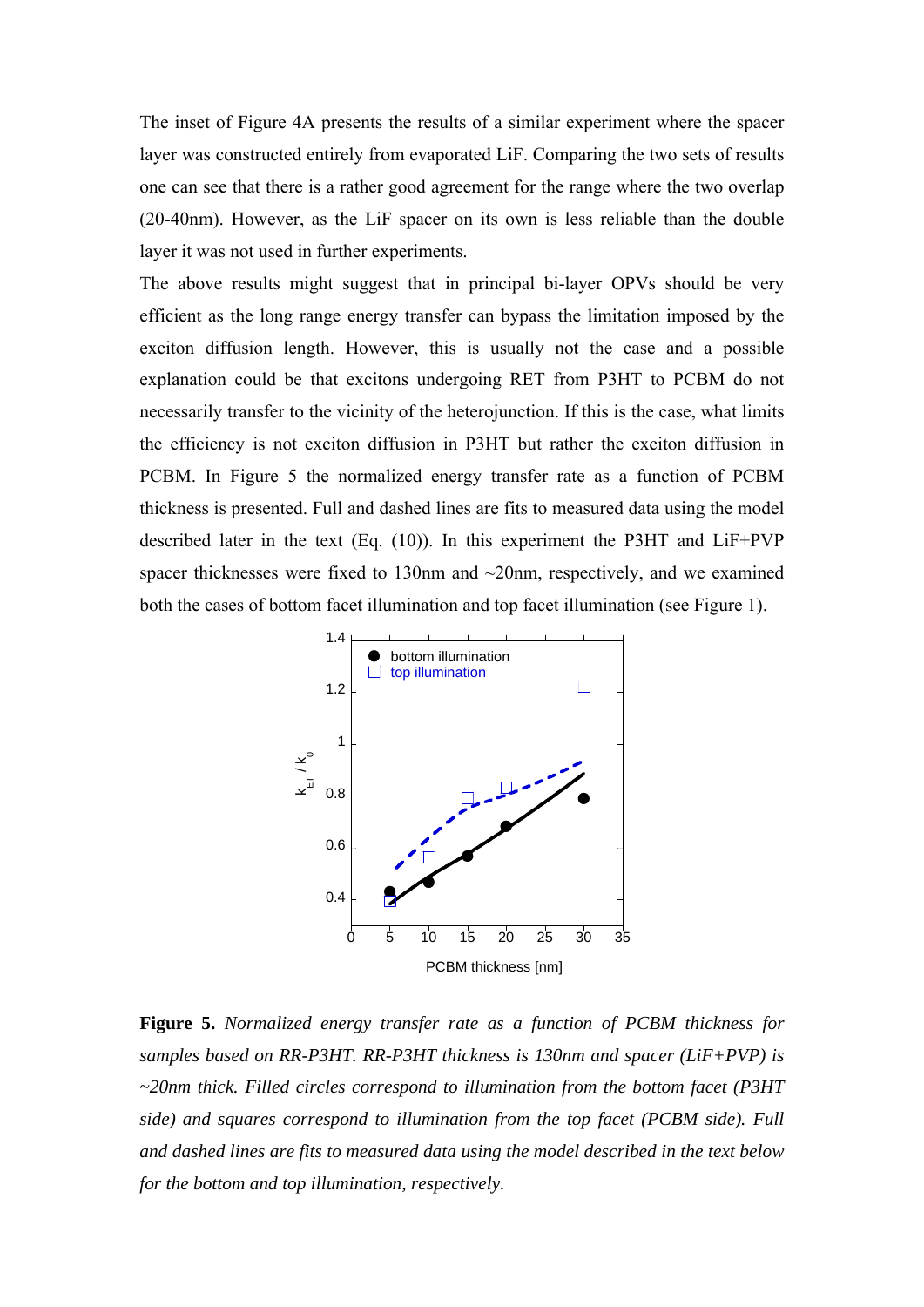The results clearly indicate that energy transfer rate is increasing with PCBM thickness. This trend cannot be explained by optical interference phenomena according to our optical simulation (not shown). Another interesting point arising from Figure 5 is that the differences between the bottom and top illumination directions are relatively small (with the exception of the thickest PCBM considered). This is somehow in contradiction to one's expectations, as in the case of top illumination more excitons should be generated close to the P3HT/spacer interface, which is expected to significantly enhance energy transfer. However, considering optical interferences and especially the large range RET we observe (effectively  $\sim$ 100nm), which is not very far from the P3HT film thickness (130nm), such small differences are reasonable and even serve as another indication for the ultra long range RET.

After we have examined the influence of structural parameters (spacer and acceptor thickness) we turned to investigate material parameters that might shed light on the origin of this long range RET. We chose regio-random P3HT (RRa-P3HT) for this purpose for two reasons. Firstly, we have measured its PLE to be an order of magnitude higher than that of the RR-P3HT (20% compared to 2%), while the spectral overlap integrals are essentially the same (calculated following Kuhn  $30$ ). An increase in the donor PLE is expected to be manifested in a higher rate of energy transfer according to the Förster theory.<sup>30</sup> Secondly, the degree of regio-regularity in P3HT was found to influence the absorption and PL spectra of this material due to coherence effects related to interchain excitons 31, 32. Such effects were predicted to lead to deviations from the Förster theory in some systems <sup>18</sup>.

To this end we have fabricated samples based on RRa-P3HT in similar fashion to those made from RR-P3HT. In Figure 6 the normalized energy transfer rate as a function of PCBM thickness is presented for these samples. The energy transfer rate practically follows the same trend as in the case of RR-P3HT, i.e. increasing with PCBM thickness. The difference between the two materials is in the magnitude of the normalized energy transfer rate, where RRa-P3HT displays an order of magnitude higher normalized transfer rates. The fact that the increase in the energy transfer rate corresponds almost perfectly to the increase in PLE suggests that this factor is probably due to lower non-radiative rate in RRa-P3HT (which leads to lower normalization factor,  $k_0$ ).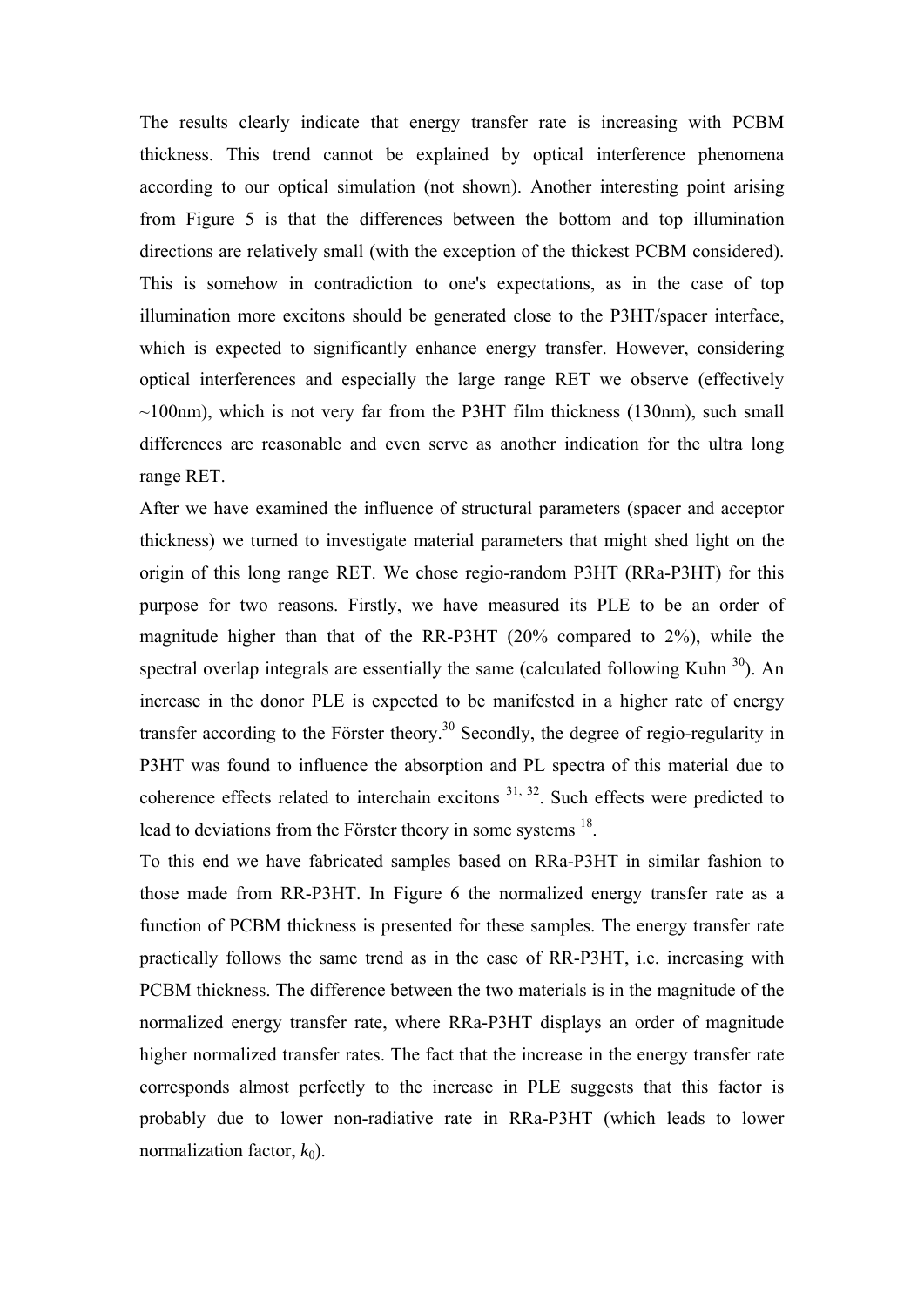

**Figure 6.** *Normalized energy transfer rate as a function of PCBM thickness for samples made from RRa-P3HT (130nm). Spacer (LiF+PVP) thickness is ~25nm. Full line is a fit to measured data using the model described in text.*

## **Modeling and discussion of energy transfer in stratified media**

We emphasize that all the above observations do not rely on any model but are solely based on the definitions of PLE (Eqs. 2, 3, and 4) and on the values of this parameter as were extracted from our measurements. Still, fitting the experimental data to a model can help elucidating the origin of this RET process.

Considering a theoretical modeling for the energy transfer phenomenon, it was already shown that the results obtained by Förster quantum mechanically can be reproduced using classical electromagnetic theory  $^{20, 21, 30}$ . In the case of point-to-point dipole model, the decay rate due to energy transfer between a donor dipole located at  $\vec{r}_D$  and an acceptor dipole located at  $\vec{r}_A$ , is given, very similarly to Eq.(1), by

$$
(5) \qquad \frac{k_{ET}(r)}{k_0} = \left(\frac{R_0}{r}\right)^6
$$

where  $\vec{r} = \vec{r}_D - \vec{r}_A$  and the Förster radius is defined as

(6) 
$$
R_0 = \left(\frac{3}{128\pi^5} \frac{K^2 \alpha (\lambda_0) \eta_0 \lambda_0^4}{C_A n^4}\right)^{1/6}
$$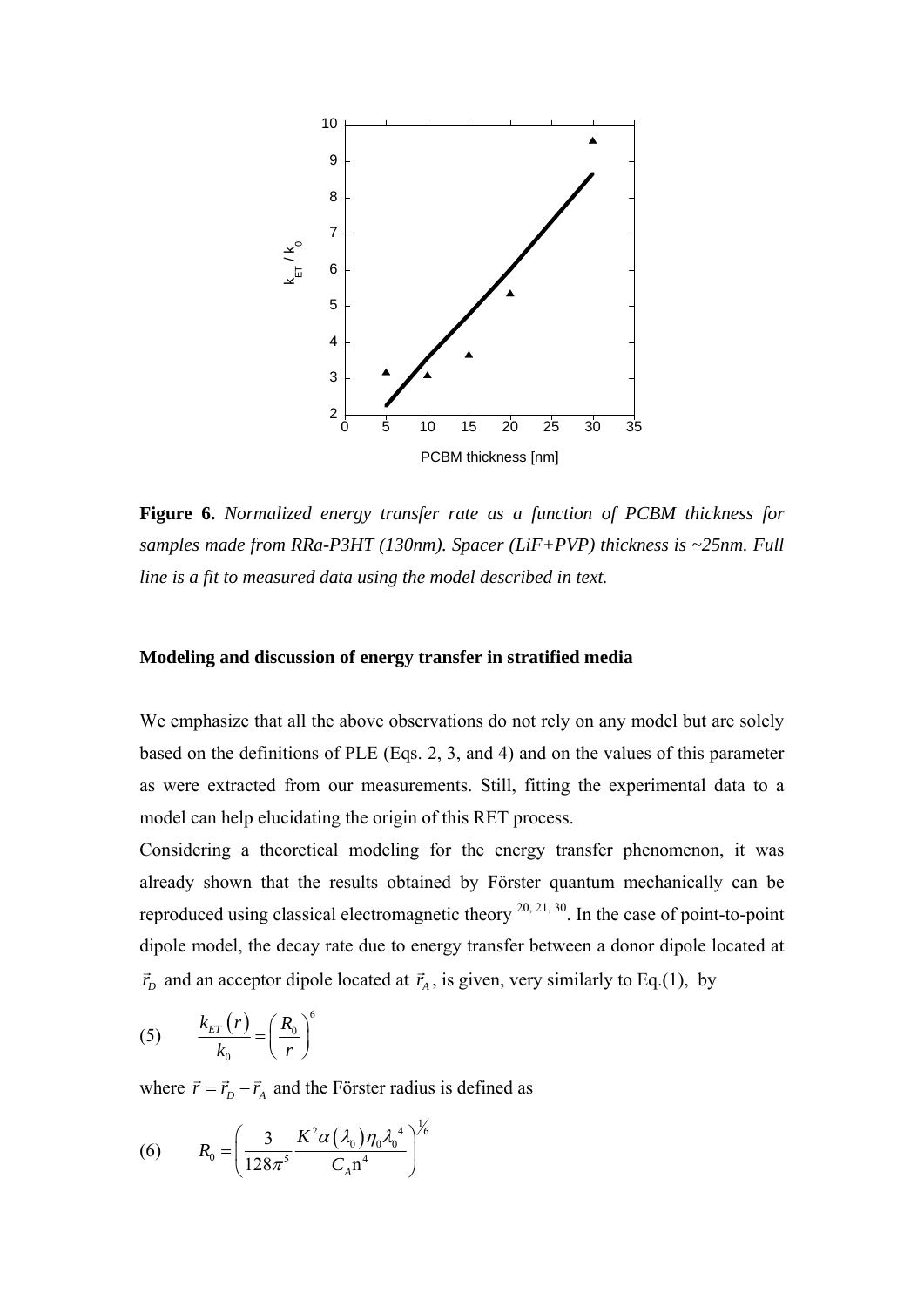where  $\lambda_0$  is the wavelength of the oscillating donor dipole in free-space, n is the donor refractive index (assuming the donor and acceptor refractive indices are similar),  $\alpha(\lambda_0)$  is the wavelength-dependent absorption coefficient (cm<sup>-1</sup>) of a film made of the acceptor molecules, and  $C_A$  [cm<sup>-3</sup>] is the density of acceptor dipoles in that film (i.e.  $\alpha(\lambda_0)/C_A$  is the absorption cross section of a single molecule). Assuming the donor dipoles are aligned in-plane and the acceptor is isotropic (a reasonable assumption when considering the donor and acceptor molecular structure), the orientation factor, *K*, is given by  $K^2 = 1 + 3\cos^2 \theta$ , where  $\theta$  is the angle between the donor dipole moment axis and the direction of  $\vec{r}$ .

As we already briefly pointed out, the stratified structures used in our experiments do not necessarily match the physical picture underlying the Förster theory (point dipoleto-point dipole). Following previous works,  $\frac{8, 21, 24-26}{8}$  we extend the formulation presented in Eqs. (5) and (6) to a film-to-film scenario, taking into account both the acceptor finite thickness and the exciton distribution within the donor layer. We consider a layer of generally uncorrelated donor molecules, separated by a spacer from a layer of uncorrelated acceptor molecules (i.e. we ignore potential coherence effects), all fabricated on a thick glass substrate as illustrated in Figure 1. We denote the donor, spacer and acceptor thicknesses along the z-axis as  $d$ ,  $R$  and  $a$ , respectively, and the other two dimensions are considered to be infinite. The layers are characterized optically by their refractive index, n, and extinction coefficient,  $\kappa$ . The wavelength dependent values of the refractive index were taken from the literature  $33$ , while the extinction coefficients were extracted from our absorption measurements. We assume that the spacer is not interacting with the dipoles neither of the donor molecules, nor of the acceptor molecules, and that there is some overlap between the donor luminescence spectrum and the acceptor absorption spectrum to allow an efficient dipole-dipole interaction between the two species.

Given an excited dipole located at a certain point,  $z = z'$ , in the donor layer and a homogenous acceptor dipole density,  $C_A$ , the energy transfer rate expression in Eq. (5) can be generalized to fit the dipole to layer scenario  $2^{1}$ :

(7) 
$$
\frac{k_{ET}(z^{\prime})}{k_0} = d_0^3 \left[ \frac{1}{(R-z^{\prime})^3} - \frac{1}{(R+a-z^{\prime})^3} \right]
$$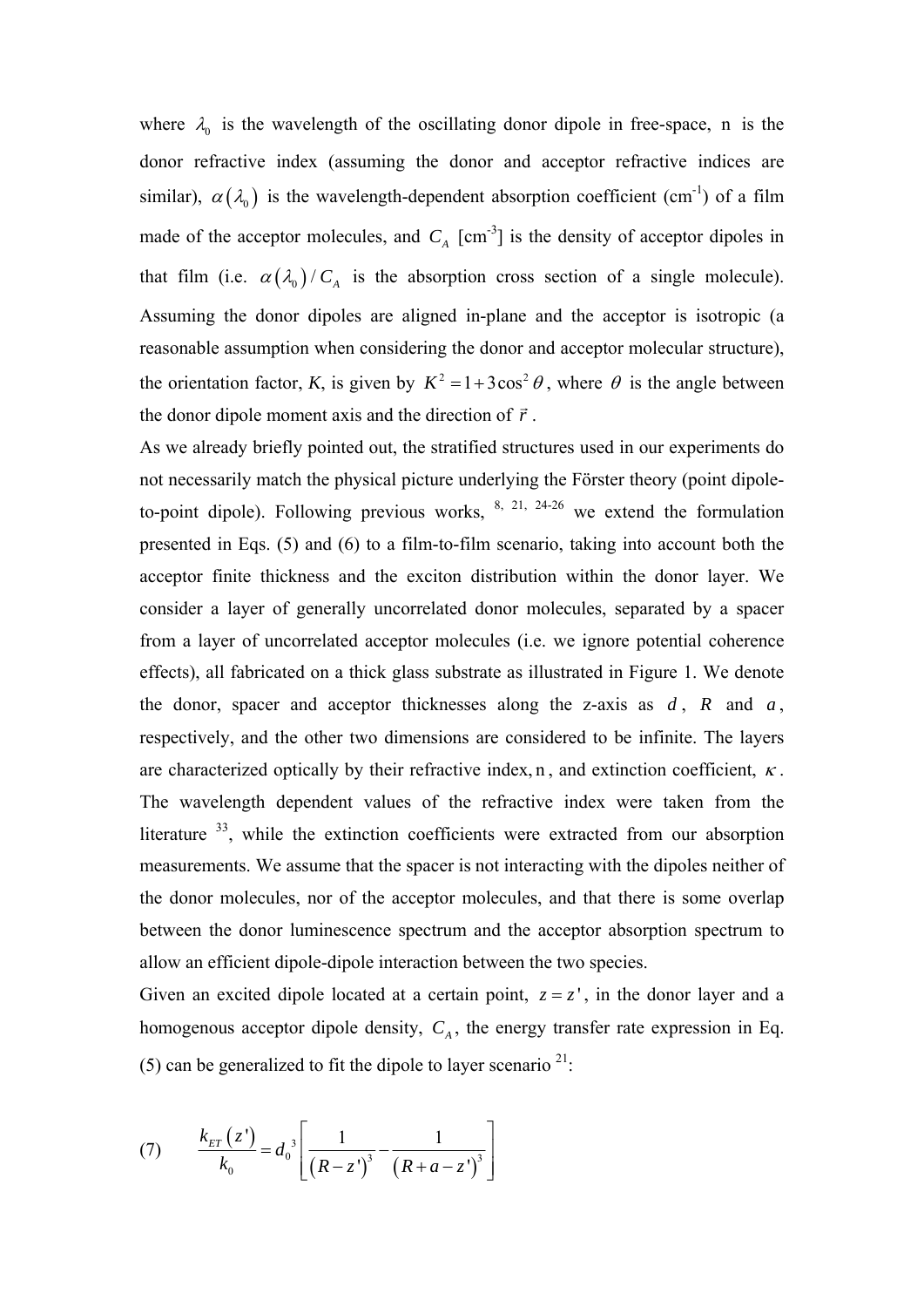where  $d_0$  is known as the critical length of the energy transfer process. <sup>21, 26</sup> By rigorously deriving the above equation we find that  $d_0$  can be correlated with the Förster radius, and through it to material parameters, according to

(8) 
$$
d_0 = \left(\frac{\pi C_A}{4K^2}\right)^{\frac{1}{3}} R_0^2
$$

We note that once more we assumed the donor dipoles to be aligned in-plane and the acceptor to be isotropic, and that  $z' < 0$  with accordance to Figure 1.

We take into account the distribution of donor dipoles in our model by introducing the photo-generated exciton distribution function,  $f(z)$ , which is proportional to the photon absorption profile resulting from the monochromatic illumination. While in the absence of acceptor layer the PLE is considered independent of the exciton position within the layer, when the acceptor is introduced and the energy transfer process is enabled,  $f(z)$  should be accounted for. Therefore, using  $f(z)$  as a normalized probability density function, we rewrite Eq. (3) to represent the ratio between the number of emitted photons from an interval *dz*' in the donor layer to the total number of absorbed photons:

$$
(9) \qquad d\eta(z') = \frac{k_{\text{rad}}}{k_0 + k_{\text{ET}}(z')} f(z') dz'
$$

Integrating over the donor layer we arrive at an expression for the measured PLE in the presence of the acceptor:

(10) 
$$
\eta = \eta_0 \int_{-d}^{0} \frac{f(z^{n})}{1 + d_0^{3} \left[ \left(R - z^{n} \right)^{-3} - \left(R + a - z^{n} \right)^{-3} \right]} dz^{n}
$$

We note that all the parameters in Eq. (10) can be measured experimentally except  $f(z')$  and  $d_0$ . As  $f(z')$  follows the spatial absorption profile, it can be readily calculated by a transfer-matrix or recursive approach for the stratified device we examine, using the optical properties of the media at the excitation wavelength. 34 As the measurements were done inside an integrating sphere one has also to account for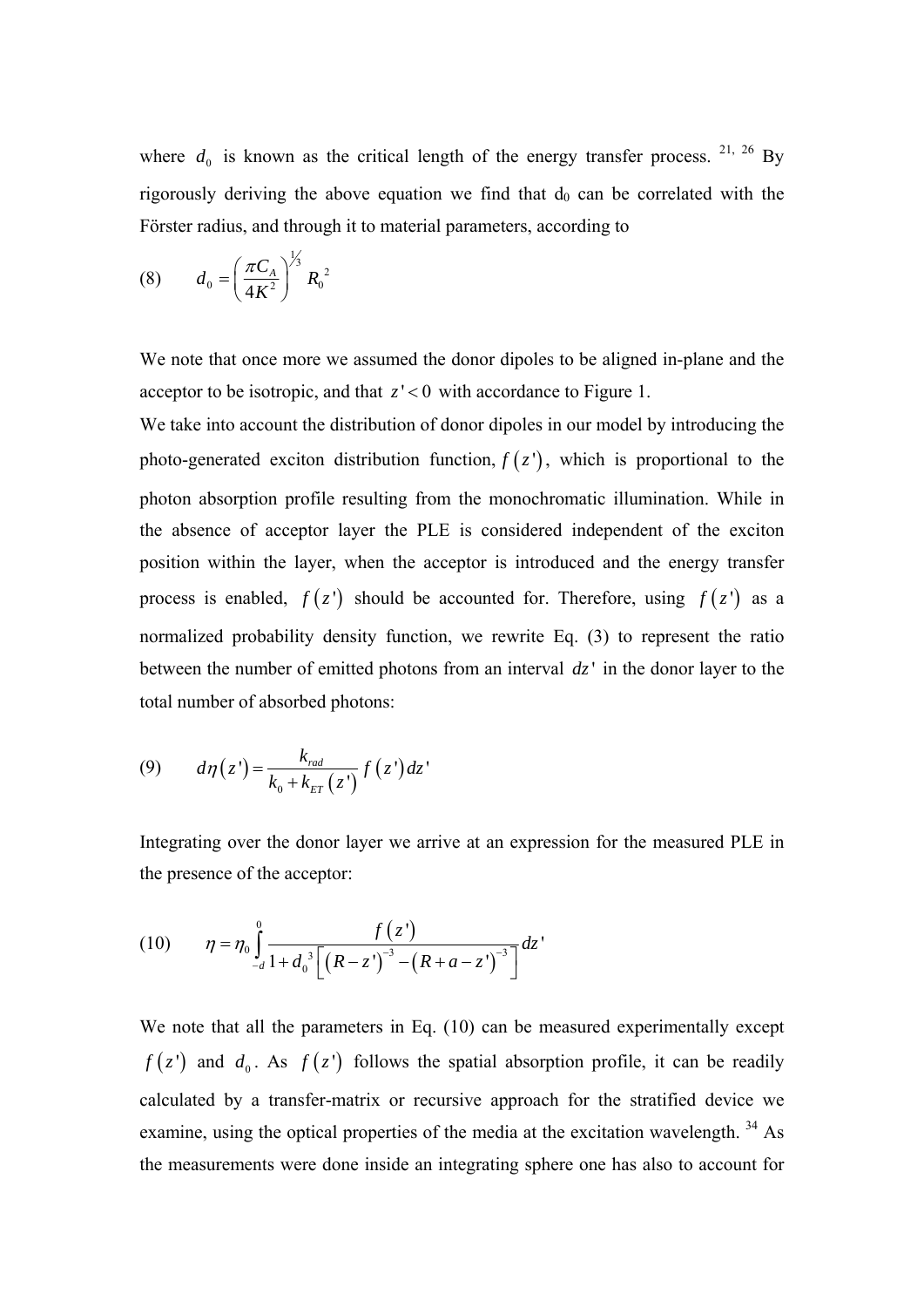indirect excitation 29 which in our case modified slightly the calculated exciton profile. Having calculated the exciton profile (as in Figure 4B) we are left with a single parameter,  $d_0$ , which can be used to fit the model to the experimental data.



Figure 7. Values of  $d_0$  extracted using the model described in the text for the *experiments where PCBM thickness was varied. (A) RR-P3HT for both top and bottom illumination. (B) RRa-P3HT for bottom illumination. Dashed lines are to guide the eye.*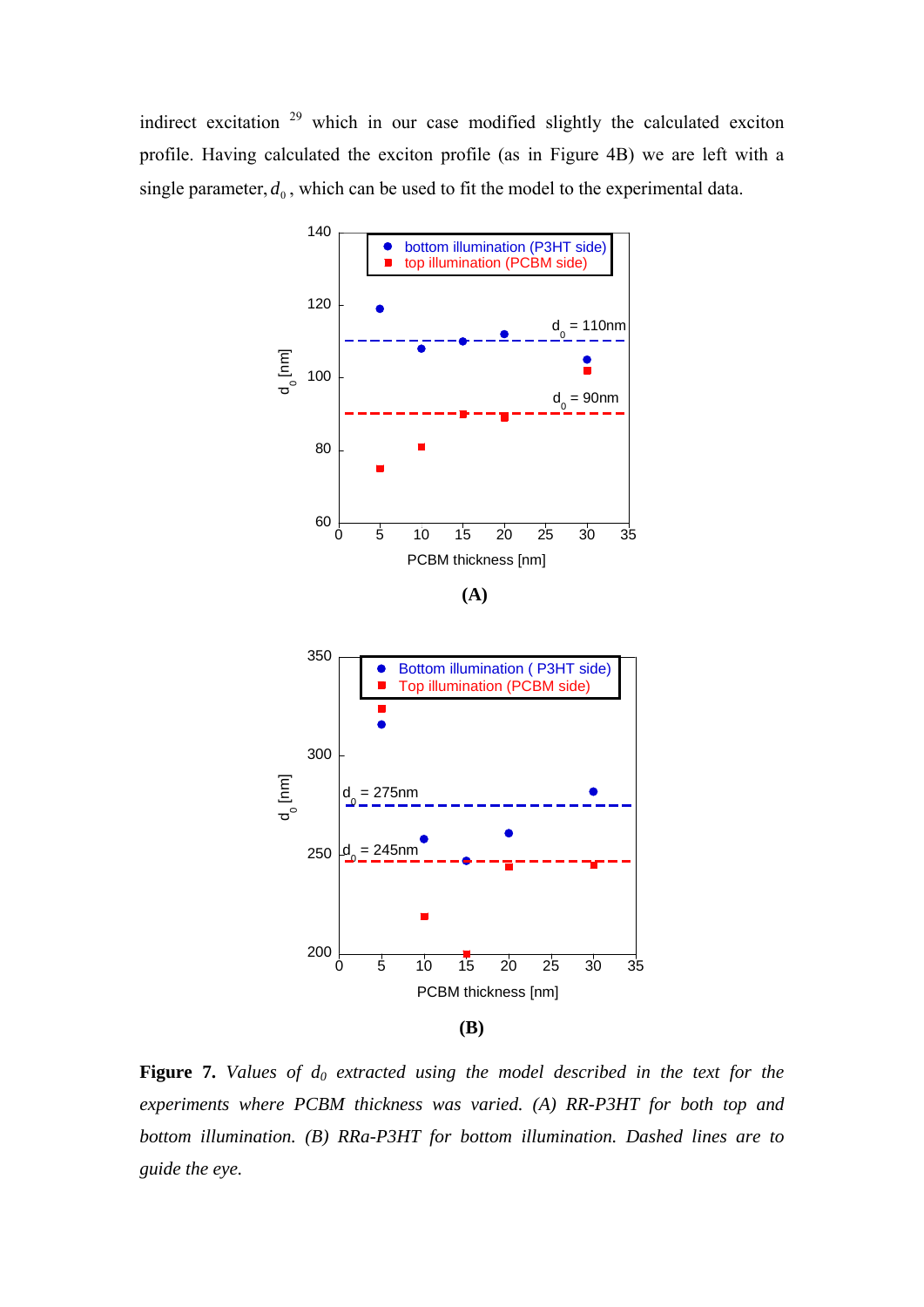Values extracted for  $d_0$  using the above model are presented in Figure 7 for samples based on RR-P3HT (Figure 7A) and RRa-P3HT (Figure 7B). We obtained an average values of  $\sim$ 110nm ( $\pm$ 5%),  $\sim$ 90nm ( $\pm$ 12%),  $\sim$ 275nm ( $\pm$ 10%), 245nm ( $\pm$ 20%) for bottom illuminated RR-P3HT, top illuminated RR-P3HT, bottom illuminated RRa-P3HT, and top illuminated RRa-P3HT, respectively. With the exception of the topilluminated RRa-P3HT, the relatively small deviations are within reasonable experimental errors. The slight difference between  $d_0$  extracted for top and bottom illumination is most likely due to the exciton profile being more uniform across the sample than our optical modeling suggests. The lines drawn in Figure 5 and Figure 6 are based on Eq. (7), using the average values of the above extracted  $d_0$ , providing further support of the analysis procedure.

However, a more detailed examination of the values extracted for  $d_0$  reveals that this model may be too simplified to accurately describe this ultra long range RET. Although  $d_0$  does not hold the same meaning as the Förster radius  $(R_0)$ , one can be calculated from the other according to Eq. (8). Using the values we have extracted for  $d_0$  and considering  $C_A \sim 2 \times 10^{21}$ cm<sup>-3</sup> and  $K^2 \sim 1$  we find the corresponding  $R_0$  to be  $\sim 9$ nm for RR-P3HT and  $\sim$ 14nm for RRa-P3HT. Yet,  $R_0$  values calculated using Eq. (6) in conjunction with the data shown in Figure 2 were found to be  $\sim$ 1.2nm for RR-P3HT and  $\sim$ 1.8 nm for RRa-P3HT.

Considering the above, we may deduce that the ultra long range energy transfer is not merely an extension of the Förster theory to the case of 3D layers, and other physical phenomena, not taken into account in the current model, should be introduced to the model. We have extended the oscillating dipole model to include the full dipole electrical field terms (e.g., far field interaction), yet since the acceptor (PCBM) layer is very thin this had rather small effect. Another direction that we considered was solving numerically the exciton transport equation in the P3HT layer in the presence of generation/decay, diffusion, and energy transfer processes in order to get a more accurate evaluation of the exciton profile. The results showed that the exciton diffusion had small effect on the resulting  $d_0$  (assuming exciton diffusion length in P3HT is not more than 10nm). The two effects together could potentially reduce  $d_0$ by up to  $\sim$ 30% which is not sufficient to account for the difference in  $R_0$  values. Another process which is overlooked by the current model is related to correlations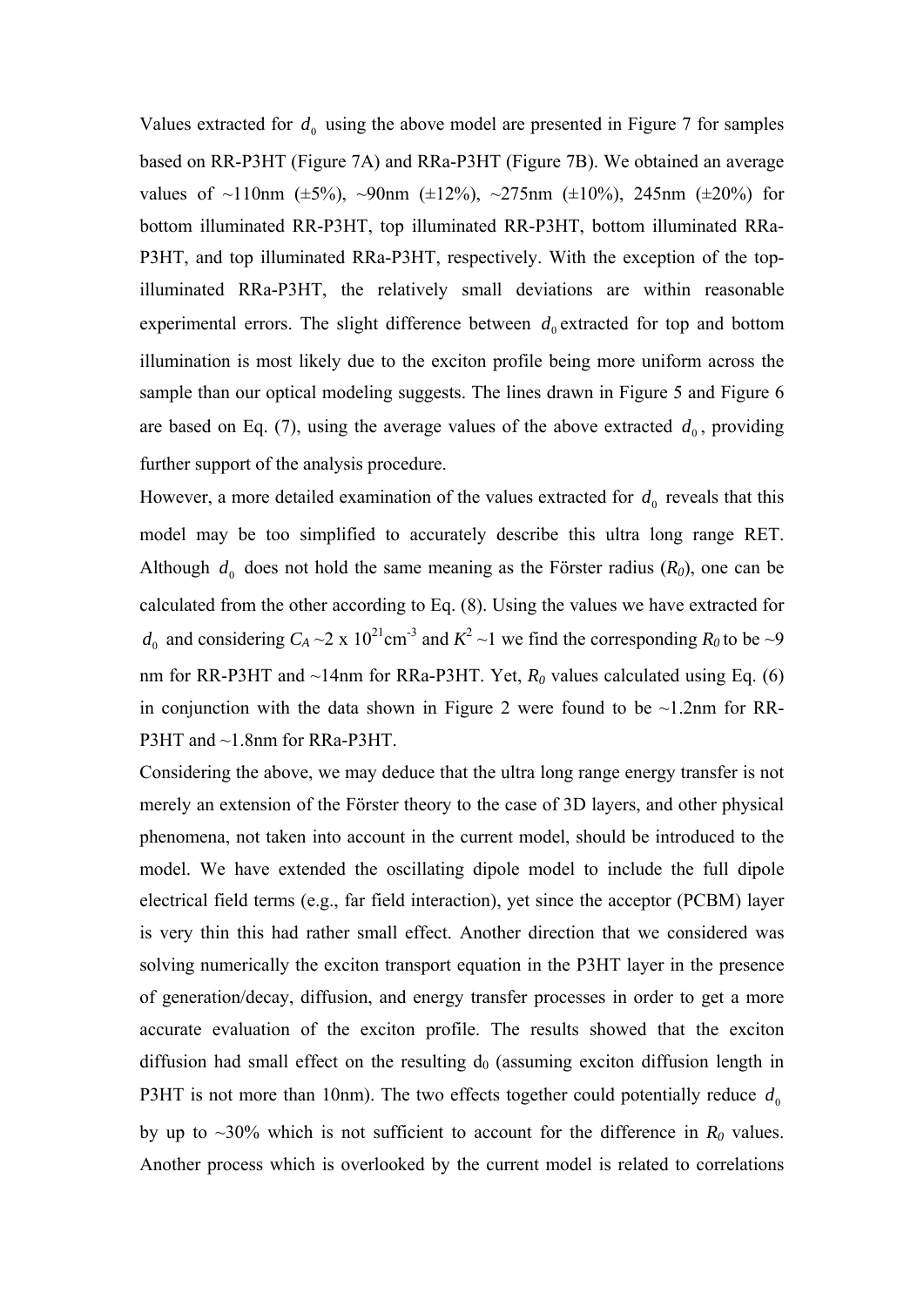between adjacent donor dipoles; large  $d_0$  values may imply that the donor excitations are not singular, but rather form some kind of a collective coherent source spread over several excited states, which may result in a different field dependency, thus increasing the effectiveness of energy transfer. The possibility for such a phenomenon to occur in organic semiconductors has recently been pointed out by Emelianova *et. al.* . 35 We believe that the fact that the difference between regio-regular and regiorandom P3HT could be accounted for solely by the different PLE values lowers the probability for some of the potential coherent-configurations to hold but does not rule out the concept. Additional possible mechanisms may arise from other quantum effects  $18, 19$  requiring different approach than the common classical oscillating dipole model.

#### **Conclusions**

In conclusion, a clear evidence for the existence of an ultra long range resonant energy transfer in a stratified structure has been presented, reaching an effective transfer range of over 100nm. By photoluminescence efficiency measurements, we have shown this process to depend on the acceptor and spacer layers thicknesses indicating it to be a 3D process. While the fact that the extracted  $d_0$  values were found to follow the donor PLE supports the approach based on a Coulomb-like interactions, the common classical oscillating dipole model, extended to suit the experiment conditions, supplies only partial explanations for this phenomenon. In future investigations we intend to extend the model to account for extended donor sources, which we believe could shed light on the physical origins of the presented ultra long range energy transfer. The implications of our finding that the transfer is to the full volume of the acceptor are twofold. Firstly, this may provide an alternative explanation for the report in ref<sup>7</sup> that, for a bi-layer device, when a thicker donor material is used it is also important to use a thicker acceptor layer. In the current context this is so to improve the energy transfer. Secondly, a design of bi-layer structure should take into account that some of the excitons that are transferred to the acceptor will be generated at the top interface and hence it would be essential to add an exciton blocking layer that would prevent their quenching by the metal electrode.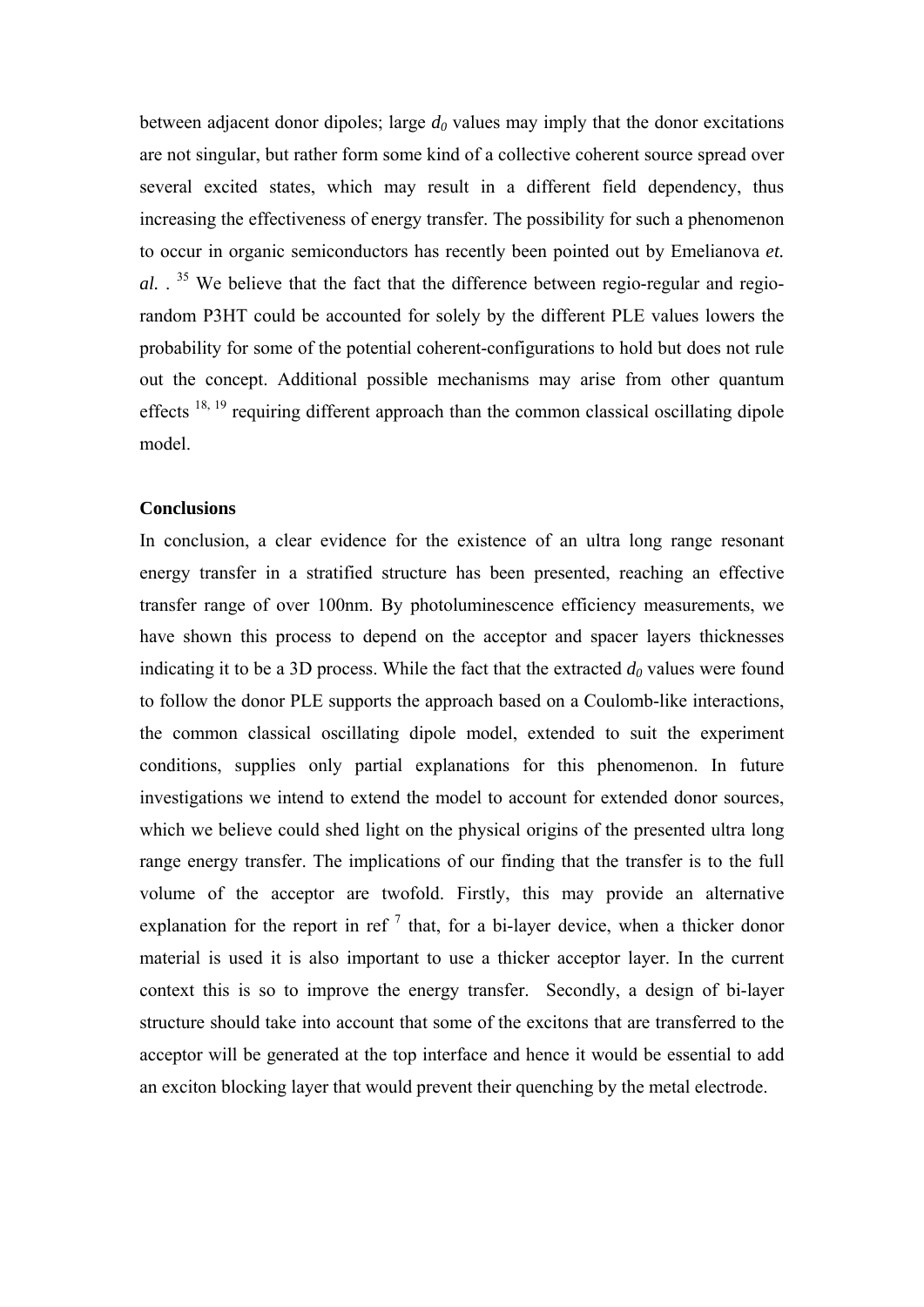## **Methods**

Regio-regular and regio-random P3HT were purchased from Rieke metals, PCBM was purchased from Nano-C. PVP was purchased from Sigma-Aldrich. All solvents used were anhydrous (Sigma-Aldrich). All materials and solvents were used as received with no further purification.

Glass substrates  $($ > 1cm x 1cm) were cleaned in an ultrasonic bath with water, acetone, methanol and 2-propanol consecutively. Substrates were then dried on a hot plate and UV-ozone treated for 15 minutes before they were immediately transferred to the glove box.

P3HT (both types) solutions in chloroform were prepared and spin coated on the glass substrate followed by annealing in a vacuum oven  $(110^0C, 3)$ hrs.). LiF was thermally evaporated in a rate of 0.5-1Å/sec with base pressure of at least  $1.10^{-6}$  mbar. A 1wt% solution of PVP in methanol was prepared and spin coated on the sample following the LiF evaporation and then dried in a vacuum oven  $(70^{\circ}C, 2)$ hrs.). PCBM was dissolved in hot cyclohexane at a maximum concentration of ~1mg/ml, solutions were continuously stirred on a hot-plate for several days. After spin coating the samples with PCBM they were dried in a vacuum oven at room temperature for at least 12hrs.

All solutions were filtered prior to spin coating using a 0.2 $\mu$ m PTFE filter. Films thicknesses were evaluated using a surface profiler (Dektak 150, Veeco). And the films surface was examined using AFM (Dimension 3000, Digital Instruments). Absorption spectra were recorded using UV-VIS-NIR scanning spectrophotometer (UV-3101PC, SHIMADZU).

PLE measurements were performed in an integrating sphere (labsphere) that was coupled using fiber optic cables to an Edinburgh spectrometer system equipped with a single photon photomultiplier (S300) detector. For the RR-P3HT excitation a 532nm CW laser was coupled to inlet fiber optic cable, and for RRa-P3HT excitation we used the system Xe arc lamp and monochromator to excite in a 470nm wavelength.

The optical constants of the various layers with which the exciton distribution was calculated are, in correspondence to Fig. 1:  $n_G=1.53$ ,  $n_S=1.39$ ,  $\kappa_S=0$ . For RR-P3HT at 532nm wavelength:  $n_D=1.945$ ,  $\kappa_D=0.3$ . For RRa-P3HT at 470nm wavelength:  $n_D=1.8$ ,  $\kappa_D=0.15$ . For PCBM:  $n_A(\omega/470nm)=2.24$ ,  $\kappa_A(\omega/470nm)=0.2$ ,  $n_A(\omega/632nm)=2.1795$ ,  $\kappa_A(\omega)$ 532nm)=0.114.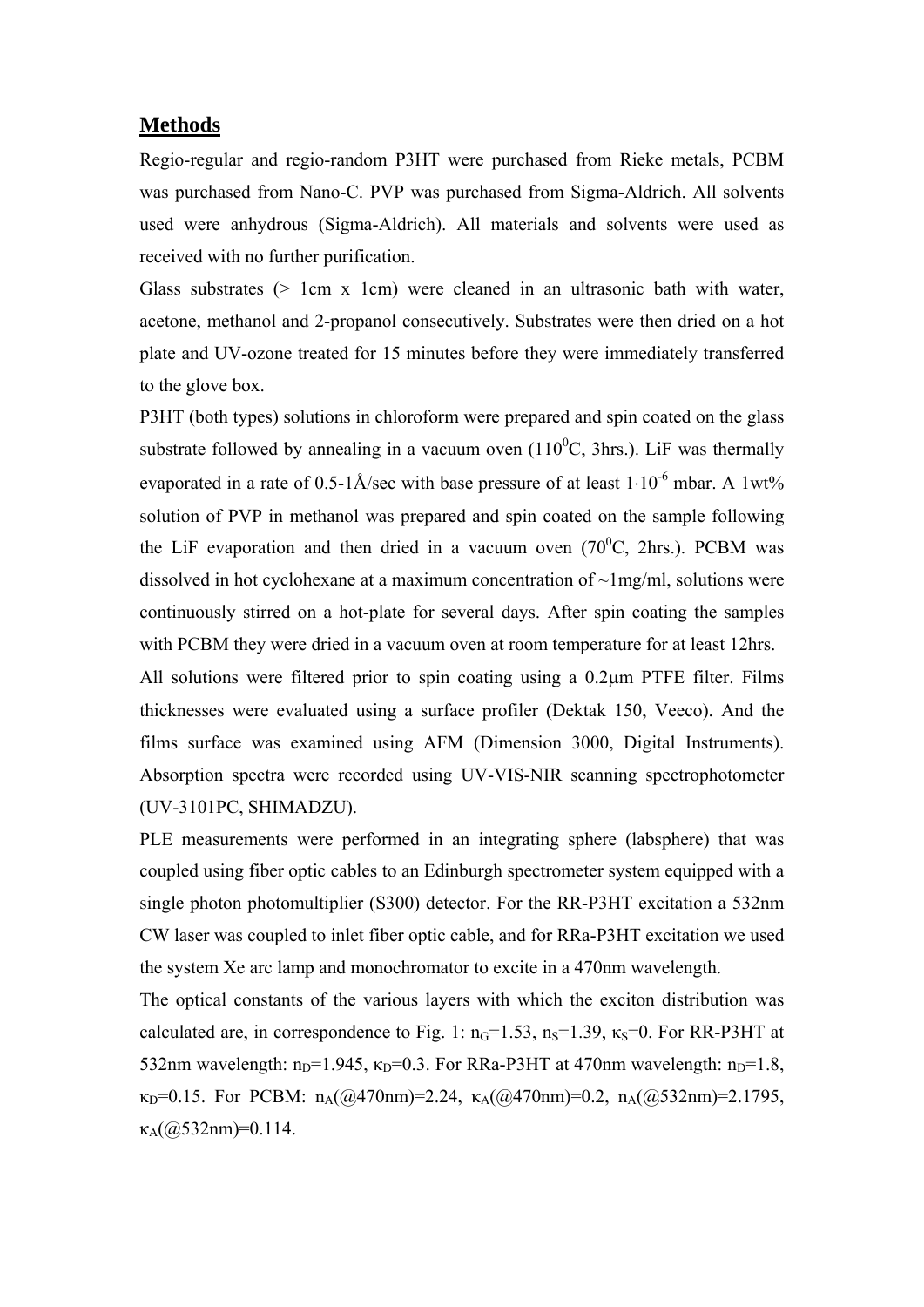# **Acknowledgements**

We acknowledge the support of the Russell Berrie Nanotechnology Institute at the Technion. E.A acknowledges the support of the Israeli ministry of science. We also acknowledge fruitful discussions with Evguenia Emelianova.

# **References**

1. Hoppe, H.; Sariciftci, N. S., Polymer Solar Cells. In *Photoresponsive Polymers Ii*, Springer-Verlag Berlin: Berlin, 2008; Vol. 214, pp 1-86.

2. Moliton, A.; Nunzi, J. M., How to model the behaviour of organic photovoltaic cells. *Polymer International* **2006,** 55, (6), 583-600.

3. Gunes, S.; Neugebauer, H.; Sariciftci, N. S., Conjugated polymer-based organic solar cells. *Chemical Reviews* **2007,** 107, (4), 1324-1338.

4. Scully, S. R.; Armstrong, P. B.; Edder, C.; Frechet, J. M. J.; McGehee, M. D., Long-range resonant energy transfer for enhanced exciton harvesting for organic solar cells. *Advanced Materials* **2007,** 19, (19), 2961-2966.

5. Park, S. H.; Roy, A.; Beaupre, S.; Cho, S.; Coates, N.; Moon, J. S.; Moses, D.; Leclerc, M.; Lee, K.; Heeger, A. J., Bulk heterojunction solar cells with internal quantum efficiency approaching 100%. *Nature Photonics* **2009,** 3, (5), 297-U5.

6. de Villers, B. T.; Tassone, C. J.; Tolbert, S. H.; Schwartz, B. J., Improving the Reproducibility of P3HT:PCBM Solar Cells by Controlling the PCBM/Cathode Interface. *Journal of Physical Chemistry C* **2009,** 113, (44), 18978-18982.

7. Ayzner, A. L.; Tassone, C. J.; Tolbert, S. H.; Schwartz, B. J., Reappraising the Need for Bulk Heterojunctions in Polymer-Fullerene Photovoltaics: The Role of Carrier Transport in All-Solution-Processed P3HT/PCBM Bilayer Solar Cells. *Journal of Physical Chemistry C* **2009,** 113, (46), 20050-20060.

8. Coffey, D. C.; Ferguson, A. J.; Kopidakis, N.; Rumbles, G., Photovoltaic Charge Generation in Organic Semiconductors Based on Long-Range Energy Transfer. *Acs Nano* **2010,** 4, (9), 5437-5445.

9. Förster, T., Zwischenmolekulare Energiewanderung und Fluoreszenz. *Annalen der Physik* **1948,** 437, (1-2), 55-75.

10. Forster, T., 10th Spiers Memorial Lecture. Transfer mechanisms of electronic excitation. *Discussions of the Faraday Society* **1959,** 27, 7-17.

11. Wu, P. G.; Brand, L., Resonance Energy-Transfer - Methods and Applications. *Analytical Biochemistry* **1994,** 218, (1), 1-13.

12. Madigan, C.; Bulovic, V., Modeling of exciton diffusion in amorphous organic thin films. *Physical Review Letters* **2006,** 96, (4).

13. Hardin, B. E.; Hoke, E. T.; Armstrong, P. B.; Yum, J.-H.; Comte, P.; Torres, T.; Frechet, J. M. J.; Nazeeruddin, M. K.; Gratzel, M.; McGehee, M. D., Increased light harvesting in dye-sensitized solar cells with energy relay dyes. *Nat Photon* **2009,** 3, (7), 406-411.

14. Liu, Y.; Summers, M. A.; Edder, C.; Fréchet, J. M. J.; McGehee, M. D., Using Resonance Energy Transfer to Improve Exciton Harvesting in Organic–Inorganic Hybrid Photovoltaic Cells. *Advanced Materials* **2005,** 17, (24), 2960-2964.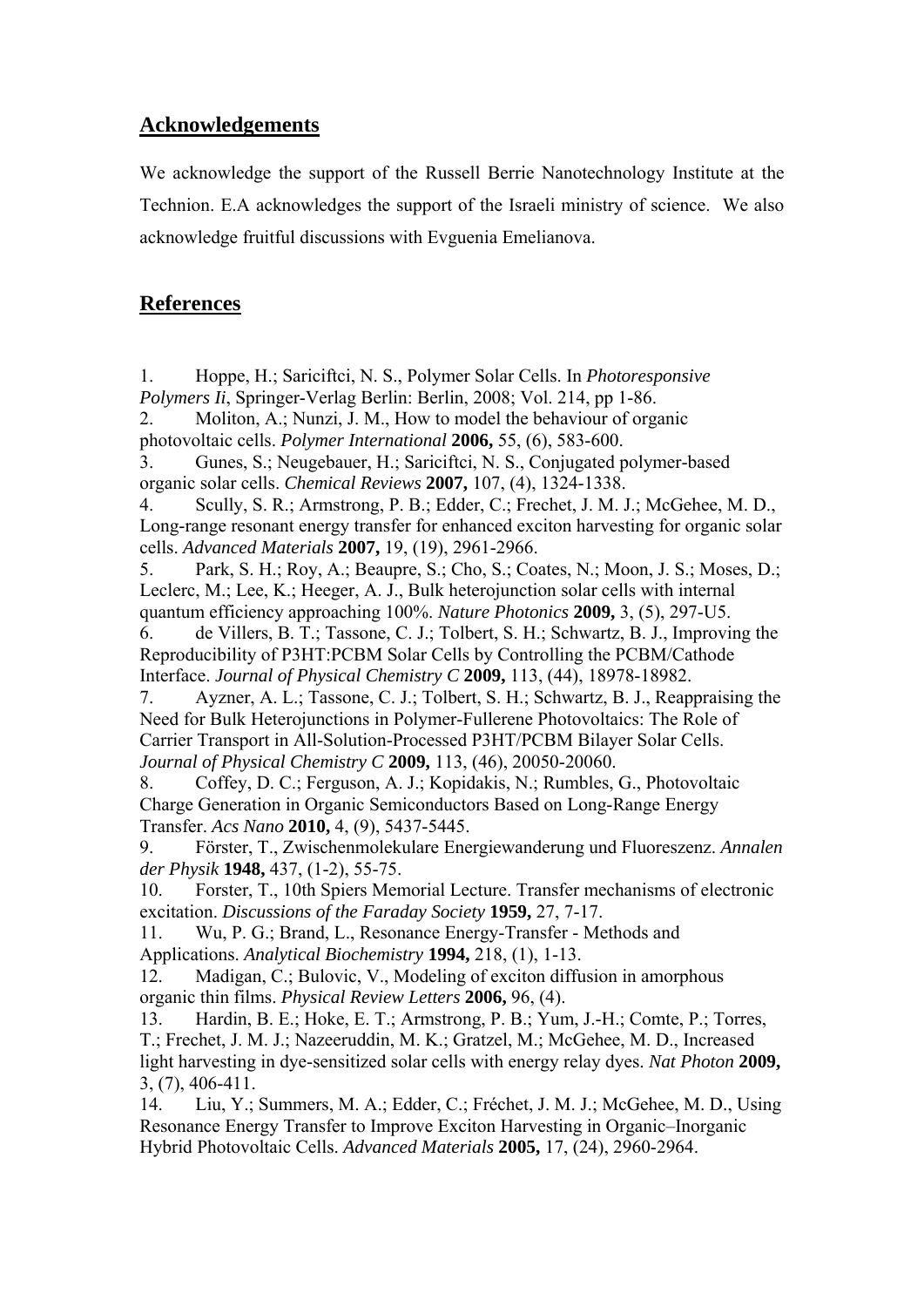15. Varghese, S. S.; Zhu, Y. G.; Davis, T. J.; Trowell, S. C., FRET for lab-on-achip devices - current trends and future prospects. *Lab on a Chip* **2010,** 10, (11), 1355-1364.

16. Wallrabe, H.; Periasamy, A., Imaging protein molecules using FRET and FLIM microscopy. *Current Opinion in Biotechnology* **2005,** 16, (1), 19-27.

17. Barford, W., Beyond Forster Resonance Energy Transfer in Linear Nanoscale Systems. *The Journal of Physical Chemistry A* **2010,** 114, (43), 11842-11843.

18. Beljonne, D.; Curutchet, C.; Scholes, G. D.; Silbey, R. J., Beyond Forster Resonance Energy Transfer in Biological and Nanoscale Systems. *Journal of Physical Chemistry B* **2009,** 113, (19), 6583-6599.

19. Scholes, G. D., Long Range Resonance Energy Transfer In Molecular Systems. *Annual Review of Physical Chemistry* **2003,** 54, (1), 57-87.

20. Chance, R. R.; Prock, A.; Silbey, R., Comments on Classical Theory of Energy-Transfer. *Journal of Chemical Physics* **1975,** 62, (6), 2245-2253.

21. Haynes, D. R.; Tokmakoff, A.; George, S. M., Distance Dependence of Electronic-Energy Transfer between Donor and Acceptor Adlayers - P-Terphenyl and 9,10-Diphenylanthracene. *Journal of Chemical Physics* **1994,** 100, (3), 1968-1980.

22. Wang, Y.; Kurunthu, D.; Scott, G. W.; Bardeen, C. J., Fluorescence Quenching in Conjugated Polymers Blended with Reduced Graphitic Oxide. *The Journal of Physical Chemistry C* 114, (9), 4153-4159.

23. Liu, Y. X.; Summers, M. A.; Scully, S. R.; McGehee, M. D., Resonance energy transfer from organic chromophores to fullerene molecules. *Journal of Applied Physics* **2006,** 99, (9), 093521-4.

24. Lloyd, M. T.; Lim, Y. F.; Malliaras, G. G., Two-step exciton dissociation in poly(3-hexylthiophene)/fullerene heterojunctions. *Applied Physics Letters* **2008,** 92, (14), 143308-3.

25. Scully, S. R.; McGehee, M. D., Effects of optical interference and energy transfer on exciton diffusion length measurements in organic semiconductors. *Journal of Applied Physics* **2006,** 100, (3), -.

26. Shaw, P. E.; Ruseckas, A.; Samuel, I. D. W., Distance dependence of excitation energy transfer between spacer-separated conjugated polymer films. *Physical Review B* **2008,** 78, (24), 245201.

27. Lloyd, M. T.; Lim, Y.-F.; Malliaras, G. G., Two-step exciton dissociation in poly(3-hexylthiophene)/fullerene heterojunctions. *Applied Physics Letters* **2008,** 92, (14), 143308.

28. Ruseckas, A.; Shaw, P. E.; Samuel, I. D. W., Probing the nanoscale phase separation in binary photovoltaic blends of poly(3-hexylthiophene) and

methanofullerene by energy transfer. *Dalton Transactions* **2009**, (45), 10040-10043. 29. de Mello, J. C.; Wittmann, H. F.; Friend, R. H., An improved experimental determination of external photoluminescence quantum efficiency. *Advanced Materials* **1997,** 9, (3), 230-232.

30. Kuhn, H., Classical Aspects of Energy Transfer in Molecular Systems. *Journal of Chemical Physics* **1970,** 53, (1), 101-108.

31. Brown, P. J.; Thomas, D. S.; Kohler, A.; Wilson, J. S.; Kim, J. S.; Ramsdale, C. M.; Sirringhaus, H.; Friend, R. H., Effect of interchain interactions on the absorption and emission of poly(3-hexylthiophene). *Physical Review B* **2003,** 67, (6), 064203.

32. Barta, P.; Cacialli, F.; Friend, R. H.; Salaneck, W. R.; Zagorska, M.; Pron, A., On the influence of regioregularity on electronic and optical properties of poly(alkylthiophenes). *Synthetic Metals* **1999,** 101, (1-3), 296-297.